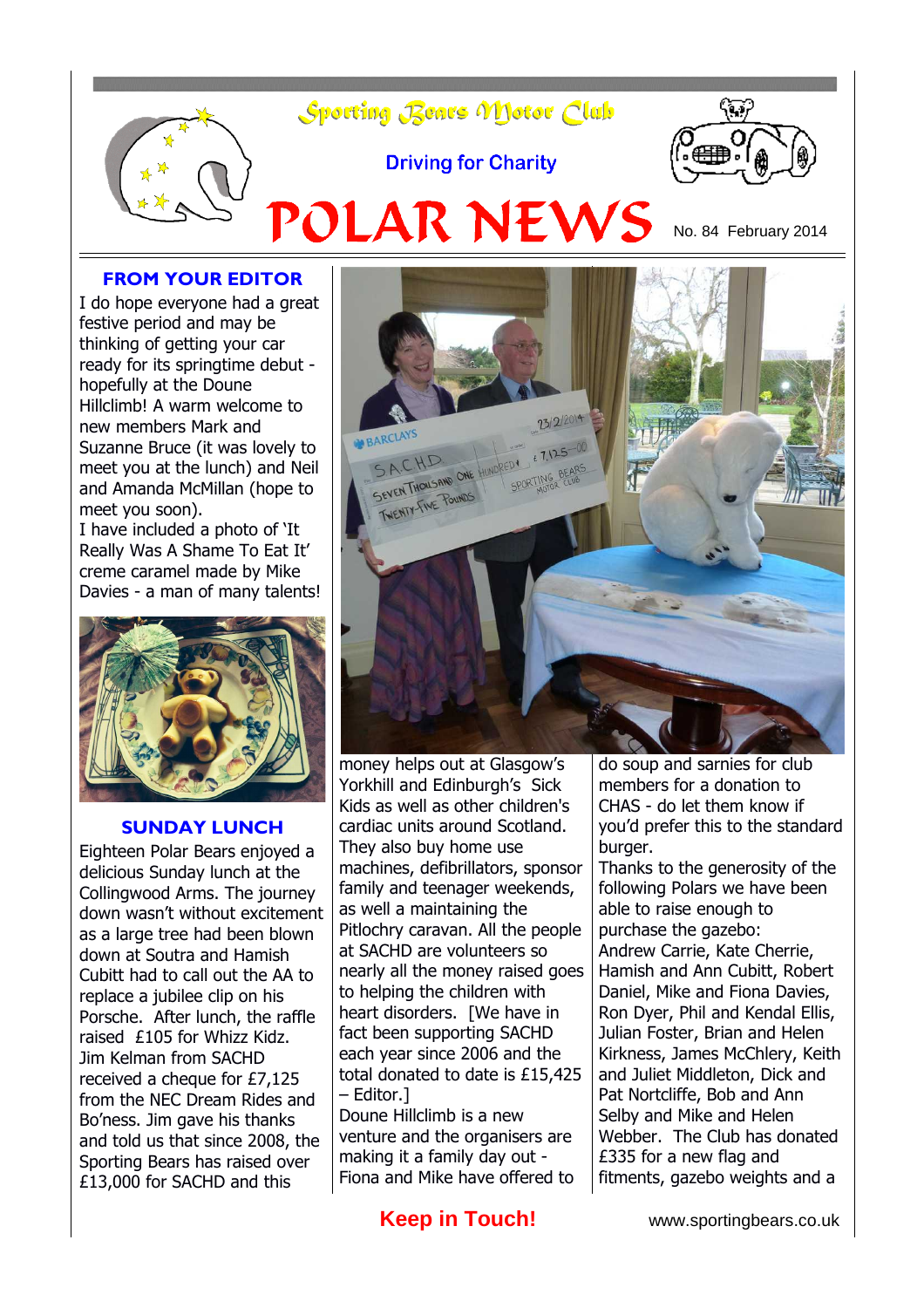

carrying bag for side panels. We only need a further £100 towards the £310 printing costs - any donations welcome! Cheques made payable to SBMC and sent to Fiona please. The gazebo should be ready for Thirlestane Dream Rides setting up on Saturday May 31st. Contact Kate Cherry if you can help out and want lunch. For the Dream Rides themselves, BVAC are working on solving the driveway problem. Andrew Carrie has got the better of Edinburgh Council and obtained initial agreement to hold the proposed 'Classics in the City' on Saturday July 19th. We have an area allocated by St Giles Cathedral in the Royal Mile which can hold 10 cars and possibly the gazebo – weather permitting. The proposal is to rehome bears, do a street collection for the Army Benevolent Fund (Children's section) and advertise the club. Andrew is finalising the "small print" of the arrangements then we will be in a position to submit an Event Proposal to the Committee along with a Risk

Evaluation form. In the meantime, anyone interested please pencil the date in their diary and await confirmation that we have Club approval and are going ahead with this event.

The 25th Birthday Weekend is filling up and there are 24 Polars out of the 49 attending so far. Fiona is looking at organising a mini-bus to Edinburgh for the Saturday should any of the more Southern Bears wish to visit the Capital without driving themselves. Rooms are being held by the Cardrona until 31st July and Fiona will be pleased to hear from any other Polars who find they are now able to make this celebratory weekend over 3rd-5th October. REACT received £750 from our 2013 lunch raffles plus the £100 from Richard Levin for the Johnny Herbert talk, which unfortunately was cancelled at the last minute. However, Richard has very kindly insisted that he doesn't want his £100 back. Smile for Life, recommended by George and

Sheila Dodds, has been approved and will receive the donations from Corbridge. Fiona reported to the club AGM that during 2013 the Polar Bears had raised £811 for Whizz Kidz, £750 for ECCDS, £275 for SACHD, £750 for REACT, £1,246 for Zoe's Place, Middlesborough and £3,000 for the Clowndoctors - a grand total of £6,832. Quite amazing! In the main Club, Hilary Cannon who took over last year as Membership Secretary now wishes someone else to take on Regalia. Derek Nicholson is taking over the Book-keeper's role from Boo Grant. All events now have to go through a two stage approval process which includes a risk evaluation.

#### **HEINKEL RESTORATION**



The Heinkel which I will be bringing to Thirlestane Dream Rides this year is a HEINKEL CABIN CRUISER (the British term) or a HEINKEL KABINE to use the German manufacturer's name. It was manufactured in Germany in 1958 and first registered in Sweden under the registration CEU186. It was taken out of service in Sweden in about 1986, imported from there by me in 2004 in the condition you see in two of the

# **Visit us on the Web!** www.sportingbears.co.uk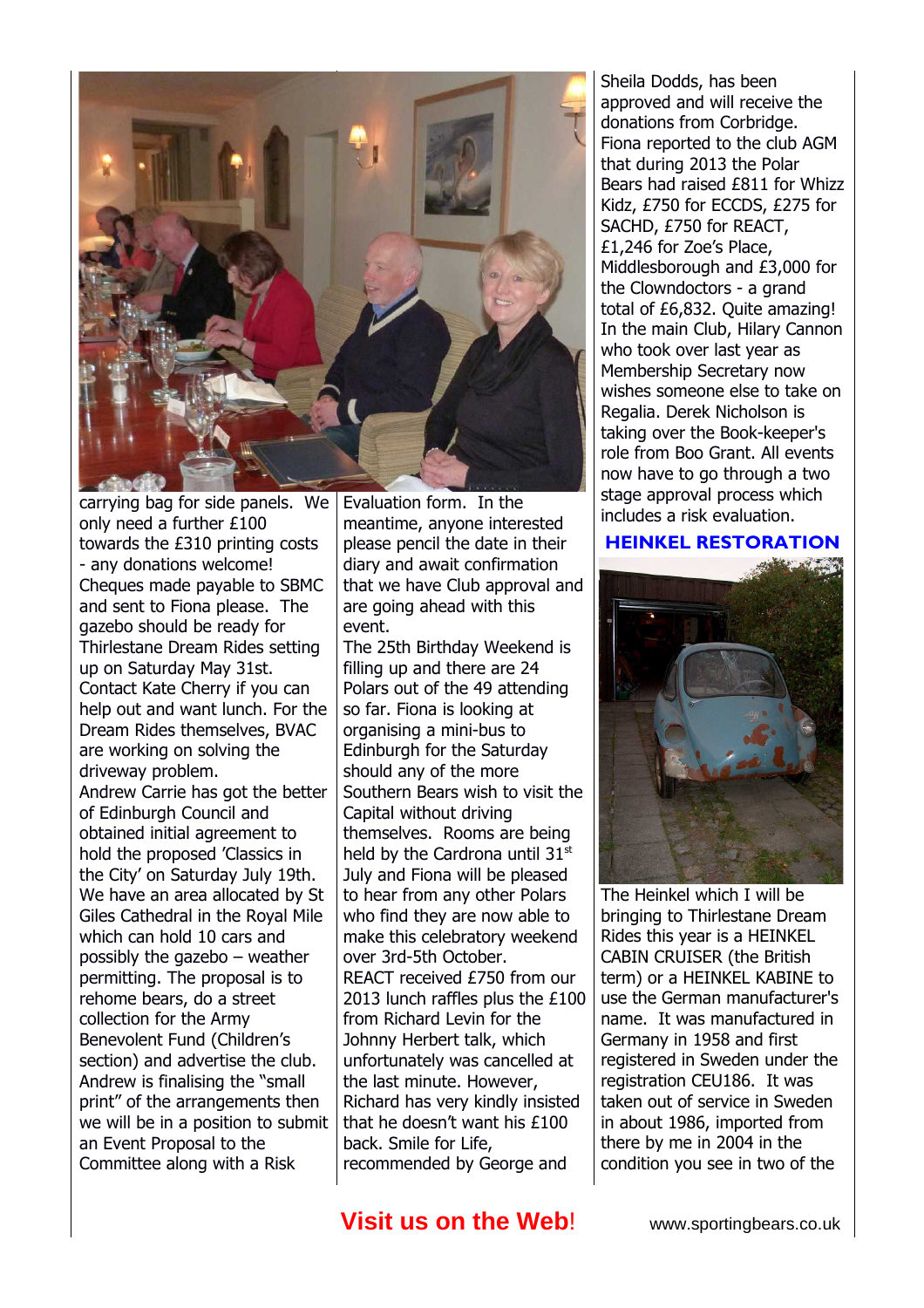



photos. It was completely unuseable and had to be taken to pieces and restored from the ground up. It has taken 9 years to complete. One of my objectives from the outset was to make it as identical as possible to the same Heinkel that Mary and I had as our first car between February 1959 and June 1962. Of the three bubble cars available at the time, I didn't like the Messchermitt with its one-in-front-of-the-other seating and aircraft type cockpit, and of the two with side-by-side seats, I preferred the Heinkel because it had an engine with only one cylinder as compared with the Isetta which had two and therefore would be more economical than the Isetta.

Some of you may recall the article which appeared in a past edition of the Bear Facts which documented our many



adventures in this wonderful vehicle and included an entirely trouble-free 3,000 miles continental trip which took us through France, Germany, Switzerland and Italy. Following the birth of our first daughter Fiona we went everywhere with her in a carrycot on the back seat , including from Bath to my home in Banbury several times, and to Kilmacolm several times, some 400 miles distant. No tiedowns, no seatbelts, no breakdowns and no accidents. I particularly like the photo of Fiona some 50 plus years later

sitting with Mary her Mum in the totally restored red Heinkel. She is holding a photo of the pair of them in our first car. Having offered this Heinkel for Dream Rides, Mummy Polar Bear asked if there were any differences between it and the blue Heinkel I have used on previous occasions. The answer is Yes and No! The top speed is the same i.e 56 mph, the engine size is NOT 198 cc, but 204 cc. The reason for the difference is too complicated to explain except that this was a German built machine which had the 204 cc engine, whereas those that were imported to and registered in the UK had the bore size reduced to under 200 cc for insurance purposes apparently! So much for the problems of 50 years plus ago. Seems ridiculous to us now! John Ducker





# **See You Soon!** www.sportingbears.co.uk